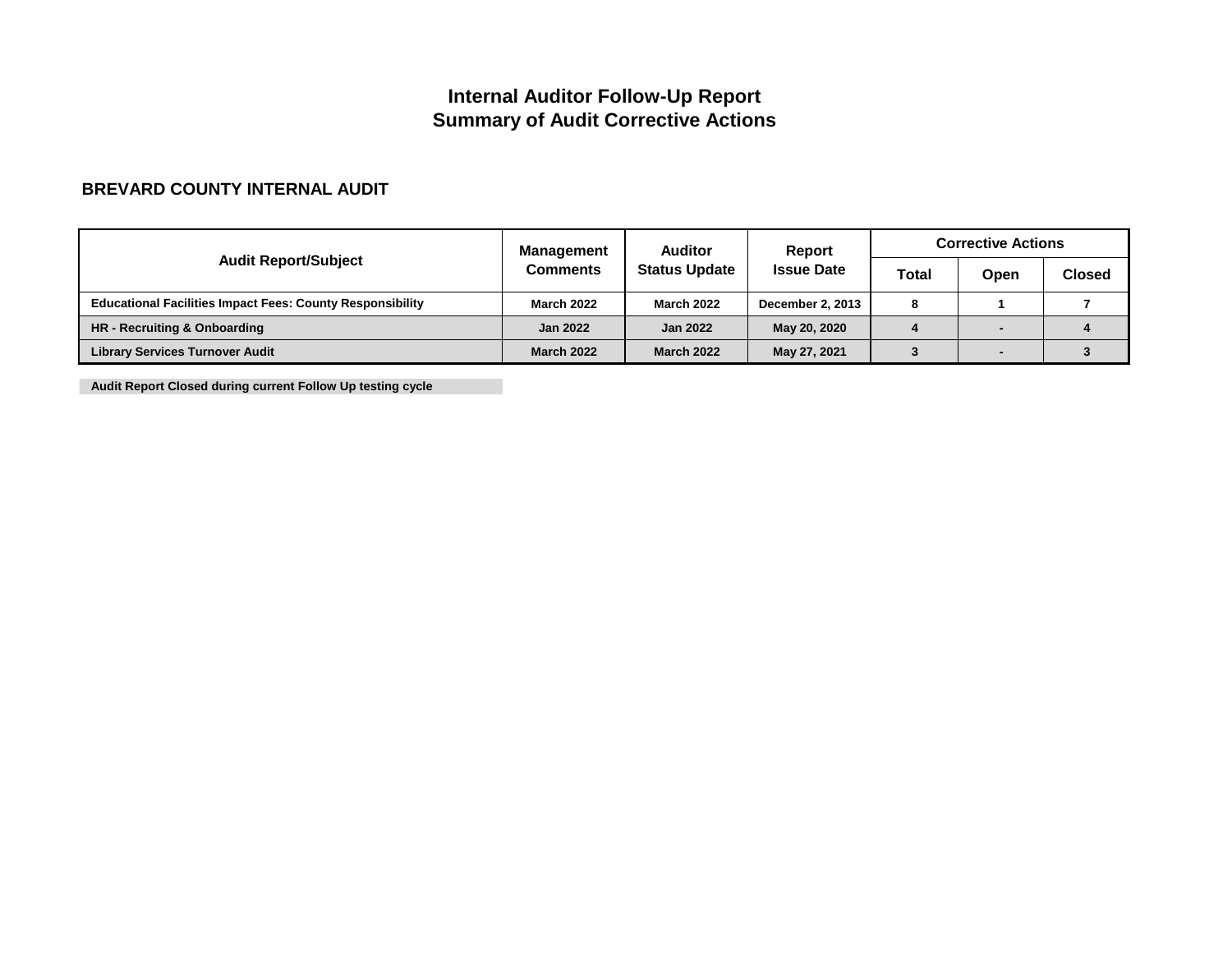### **BREVARD COUNTY INTERNAL AUDIT FUNCTION: Educational Facilities Impact Fees**

### **Internal Auditor Follow-Up Report of Corrective Actions**

#### **Report Issue Date: December 2, 2013**

| <b>Risk</b> | <b>Issue C2</b>                                                                                                                                                                                                                                                                                                                                                                                                                                                                                                                                                                                                                                                                                                                                                                                                                                                                                                                                                                                                                                                                                                                                                                                                                                                                                       | <b>Management Comments</b><br>as of March 2022                                                                                                                                                                                                                                                                                                                                                          | <b>Auditor Comments</b><br>as of March 2022                                                                                                                                                                                      | <b>Status</b> |
|-------------|-------------------------------------------------------------------------------------------------------------------------------------------------------------------------------------------------------------------------------------------------------------------------------------------------------------------------------------------------------------------------------------------------------------------------------------------------------------------------------------------------------------------------------------------------------------------------------------------------------------------------------------------------------------------------------------------------------------------------------------------------------------------------------------------------------------------------------------------------------------------------------------------------------------------------------------------------------------------------------------------------------------------------------------------------------------------------------------------------------------------------------------------------------------------------------------------------------------------------------------------------------------------------------------------------------|---------------------------------------------------------------------------------------------------------------------------------------------------------------------------------------------------------------------------------------------------------------------------------------------------------------------------------------------------------------------------------------------------------|----------------------------------------------------------------------------------------------------------------------------------------------------------------------------------------------------------------------------------|---------------|
| <b>High</b> | (a) The County provided copies of interlocal agreements entered into with four (4) local<br>municipalities. From the agreements provided, we noted that Section 4.2.3 of the<br>agreements was not updated to reflect the change in the administrative fee collected from<br>no more than 2.5% to 8.0%.<br>REVISED: Subsequent to the issuance of the original internal audit report, a change to<br>Florida Statutes limits administrative charges for the collection of impact fees to actual<br>costs. References to administrative fees in the interlocal agreements is superceded by the<br>revised legislation.<br>(b) Section 3.5 of the four (4) interlocal agreements required the municipality to remit<br>monthly or annual reports to the County identifying the "address and date of all residential<br>building permits, mobile or manufactured home setup permits, residential certificates of<br>occupancy and certificates of completion for mobile or manufactured home setups for the<br>preceding" reporting period. To date, none of the local municipalities have remitted any<br>reports to the County in compliance with their interlocal agreements or in compliance with<br>Section 62-926(e) of Ordinance 04-34, as amended, in the absence of an interlocal<br>agreement. | (a) Florida Statute $163.31801(4)(c)$ limits<br>administrative charges for the collection of impacts<br>fee to actual cost. The Planning & Development<br>Department has updated policies and procedures to<br>utilize actual cost in establishing charges for the<br>Educational Impact Fee administration.<br>(b) As of February 2022, all of the 15 municipalities<br>are providing monthly reports. | (a) Closed May 2020.<br>(b) We will test this audit item after sufficient time<br>has passed for all municipalities to have remitted<br>the required reports for at least four to six<br>consecutive months since February 2022. | <b>Open</b>   |
|             | <b>Auditor Recommendation</b>                                                                                                                                                                                                                                                                                                                                                                                                                                                                                                                                                                                                                                                                                                                                                                                                                                                                                                                                                                                                                                                                                                                                                                                                                                                                         | ECD:                                                                                                                                                                                                                                                                                                                                                                                                    | <b>Testing Date:</b>                                                                                                                                                                                                             |               |
|             | (a) We recommend the County execute updated interlocal agreements with all local<br>municipalities that reflect all changes to date of the original ordinance.<br>REVISED: We recommend the County implement policies and procedures to identify the<br>actual costs of administration of impact fees to determine the amount to be assessed as<br>administrative charges to the participating municipalities.<br>(b) We further recommend the County develop and implement policies and procedures to<br>collect required reports from the local municipalities in order for the County to ensure fees<br>are being appropriately collected.<br>Through discussions with County personnel, we noted the County's Solid Waste<br>department is already receiving reports from five (5) municipalities listing certificates of<br>occupancy issued during the reporting period. The Planning & Development Department<br>may wish to coordinate such required reporting with reports already remitted by local<br>jurisdictions to the County's Solid Waste department to minimize duplication; however, if<br>the Planning & Development Department wishes to utilize these existing reports, a<br>modification to the language in Section 3.5 of the interlocal agreements would be<br>necessary.    | (a) Closed<br>(b) O: October 31, 2014<br>R: December 31, 2015<br>R: December 31, 2016<br>R: December 31, 2020<br>R: June 30, 2021<br>R: Completed February, 2022                                                                                                                                                                                                                                        | (a) Closed<br>(b) July 2022                                                                                                                                                                                                      |               |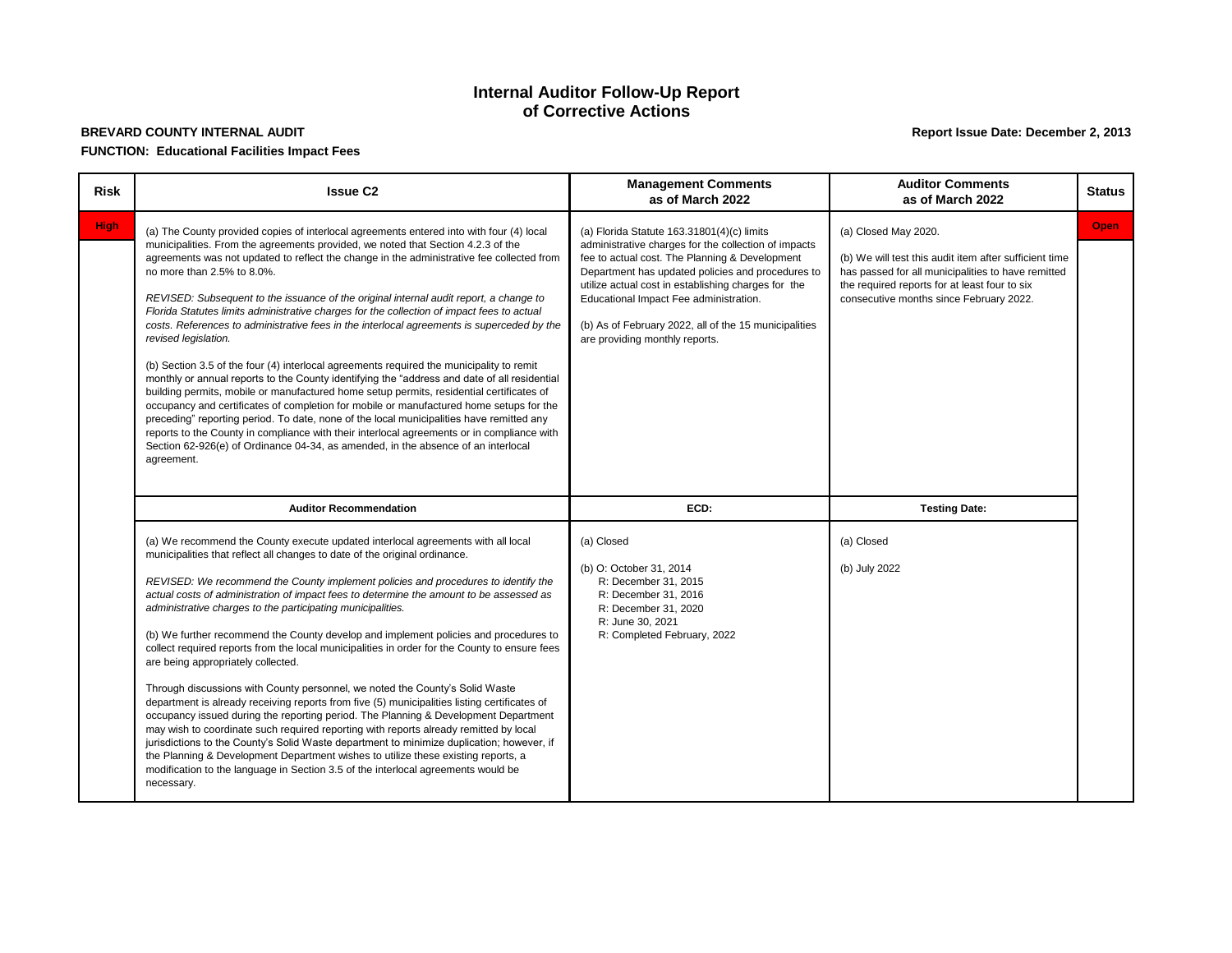#### **BREVARD COUNTY INTERNAL AUDIT**

#### **FUNCTION: Educational Facilities Impact Fees**

**Open/Closed**

**= On schedule to complete ECDs**

**= Missed ECD (1st time), planned to complete in next 3 month review**

**= Missed ECD (2nd time or over 3 months for revised ECD)**

| <b>Risk</b> | <b>Issue C8</b>                                                                                                                                                                                                                                                                                                                                                                                                                                                                                                                                                                                                                                                                                                                                                             | <b>Management Comments</b><br>as of March 2022                                                                                                                                                                                                                                                                                                                                                                                                                                                                                                                                                                       | <b>Auditor Comments</b><br>as of March 2022                                                                                                                                                | <b>Status</b> |
|-------------|-----------------------------------------------------------------------------------------------------------------------------------------------------------------------------------------------------------------------------------------------------------------------------------------------------------------------------------------------------------------------------------------------------------------------------------------------------------------------------------------------------------------------------------------------------------------------------------------------------------------------------------------------------------------------------------------------------------------------------------------------------------------------------|----------------------------------------------------------------------------------------------------------------------------------------------------------------------------------------------------------------------------------------------------------------------------------------------------------------------------------------------------------------------------------------------------------------------------------------------------------------------------------------------------------------------------------------------------------------------------------------------------------------------|--------------------------------------------------------------------------------------------------------------------------------------------------------------------------------------------|---------------|
| Low         | Section 62-926(c) of Ordinance 04-34, as amended, requires a municipality, in the<br>absence of an interlocal agreement that states otherwise, to require a proof of payment<br>receipt from the County be presented prior to the issuance of an impact-fee-eligible<br>residential building permit. This section is inconsistent with Section 62-928 of the<br>ordinance which allows a municipality to require a proof of payment receipt at any point<br>prior to issuance of the certificate of occupancy or certificate of completion.<br>REVISED: Subsequent to the issuance of the original internal audit report, a change to<br>Florida Statutes specifies that the collection of impact fees may not be required prior to the<br>issuance of the building permit. | Based on Fla. Stat. Sec. 163.31801(4)(e), "collection<br>of the impact fee may not be required to occur earlier<br>than the date of issuance of the building permit"<br>This requirement, initially adopted in 2019, has been<br>implemented.<br>Management is In the process of finalizing proposed<br>code amendments to reflect this change and other<br>statutory changes, and should have them completed<br>by May 2022 and able to start the public hearing<br>process in July 2022 which includes Building &<br>Construction Advisory Committee, Local Planning<br>Agency, and Board of County Commissioners. | The inconsistencies with the original issue are<br>moot since the legistation change now dictates the<br>timing of the collection of impact fees. This audit<br>item is considered closed. | Open          |
|             | <b>Auditor Recommendation</b>                                                                                                                                                                                                                                                                                                                                                                                                                                                                                                                                                                                                                                                                                                                                               | ECD:                                                                                                                                                                                                                                                                                                                                                                                                                                                                                                                                                                                                                 | <b>Testing Date:</b>                                                                                                                                                                       |               |
|             | We recommend the County review sections 62-926(c) and 62-928 of Ordinance 04-34, as<br>amended, to resolve any conflicting language.                                                                                                                                                                                                                                                                                                                                                                                                                                                                                                                                                                                                                                        | Closed                                                                                                                                                                                                                                                                                                                                                                                                                                                                                                                                                                                                               | Closed                                                                                                                                                                                     |               |

#### **Report Issue Date: December 2, 2013**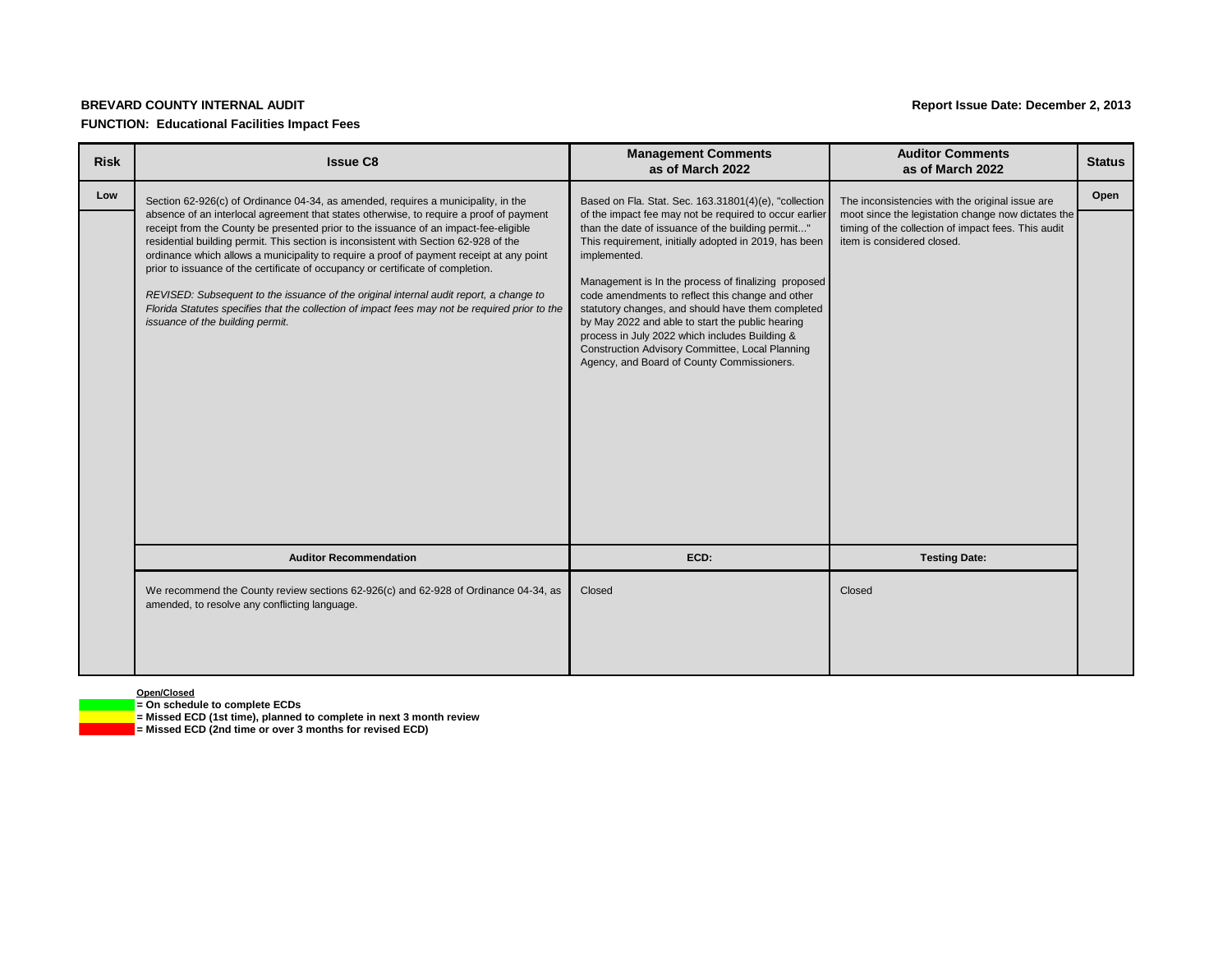# **BREVARD COUNTY INTERNAL AUDIT**

#### **FUNCTION: Human Resources - Recruiting and Onboarding**

**Open/Closed**

**= On schedule to complete ECDs**

**= Missed ECD (1st time), planned to complete in next 3 month review**

**= Missed ECD (2nd time or over 3 months for revised ECD)**

#### **Report Issue Date: May 20, 2020**

### **Internal Auditor Follow-Up Report of Corrective Actions**

|    | <b>Auditor Comments</b><br>as of January 2022                                                                                                                                                                                | <b>Status</b> |
|----|------------------------------------------------------------------------------------------------------------------------------------------------------------------------------------------------------------------------------|---------------|
|    | a. Closed.                                                                                                                                                                                                                   | <b>Closed</b> |
| rs | b. We selected a risk-based sample of 15 employees hired<br>from November 1, 2020 to October 20, 2021 to test the<br>performance of employee evaluations; no exceptions were<br>noted. This audit item is considered closed. |               |
|    |                                                                                                                                                                                                                              |               |
|    |                                                                                                                                                                                                                              |               |
|    |                                                                                                                                                                                                                              |               |
|    |                                                                                                                                                                                                                              |               |
|    |                                                                                                                                                                                                                              |               |
|    | <b>Testing Date:</b>                                                                                                                                                                                                         |               |
|    | a. Closed.<br>b. Closed.                                                                                                                                                                                                     |               |
|    |                                                                                                                                                                                                                              |               |

| <b>Risk</b>     | <b>Observation #3: Probationary Performance Evaluations</b>                                                                                                                                                                                                                                                                                                                                                                                                                                                                                                                                                                                                                                                                                                                                                                               | <b>Management Comments</b><br>as of January 2022                                                                                                                                  | <b>Auditor Comments</b><br>as of January 2022                                                                                                                                                                                              | <b>Status</b> |
|-----------------|-------------------------------------------------------------------------------------------------------------------------------------------------------------------------------------------------------------------------------------------------------------------------------------------------------------------------------------------------------------------------------------------------------------------------------------------------------------------------------------------------------------------------------------------------------------------------------------------------------------------------------------------------------------------------------------------------------------------------------------------------------------------------------------------------------------------------------------------|-----------------------------------------------------------------------------------------------------------------------------------------------------------------------------------|--------------------------------------------------------------------------------------------------------------------------------------------------------------------------------------------------------------------------------------------|---------------|
| <b>Moderate</b> | For 20 employees tested, we noted various instances of a lack of compliance with Merit System Policy<br>XI which states:<br>Employees serving an original probationary period shall receive at least one (1) performance<br>evaluation each four (4) months during their probationary period (II. A.)<br>For the sampled employees hired in the period tested from February 2019 to February 2020, we noted<br>the following:<br>• For 19 of the 20 new hires employed for four (4) months, a performance evaluation was not provided<br>related to the first 4 months of their employment<br>• For the new hires that had been employed for nine (9) months or more [the original probationary<br>period], 1 out of 9 did not have any performance evaluations and 8 out of 9 had one performance<br>evaluation in their personnel file. | a. Closed.<br>b. The Records Supervisor sent out monthly emails to Supervisors<br>advising them of those employees that had not received the<br>required performance evaluations. | a. Closed.<br>b. We selected a risk-based sample of 15 employees hired<br>from November 1, 2020 to October 20, 2021 to test the<br>performance of employee evaluations; no exceptions were<br>noted. This audit item is considered closed. | <b>Closed</b> |
|                 | <b>Auditor Recommendation</b>                                                                                                                                                                                                                                                                                                                                                                                                                                                                                                                                                                                                                                                                                                                                                                                                             | ECD:                                                                                                                                                                              | <b>Testing Date:</b>                                                                                                                                                                                                                       |               |
|                 | We recommend that management perform the following:<br>The Office of Human Resources should circulate an email to the Human Resource contact at each<br>department/office and recommend that they create an outlook calendar reminder for performance<br>evaluation completion to comply with the requirements of Merit System Policy XI.                                                                                                                                                                                                                                                                                                                                                                                                                                                                                                 | a. Closed.<br>b. Closed.                                                                                                                                                          | a. Closed.<br>b. Closed.                                                                                                                                                                                                                   |               |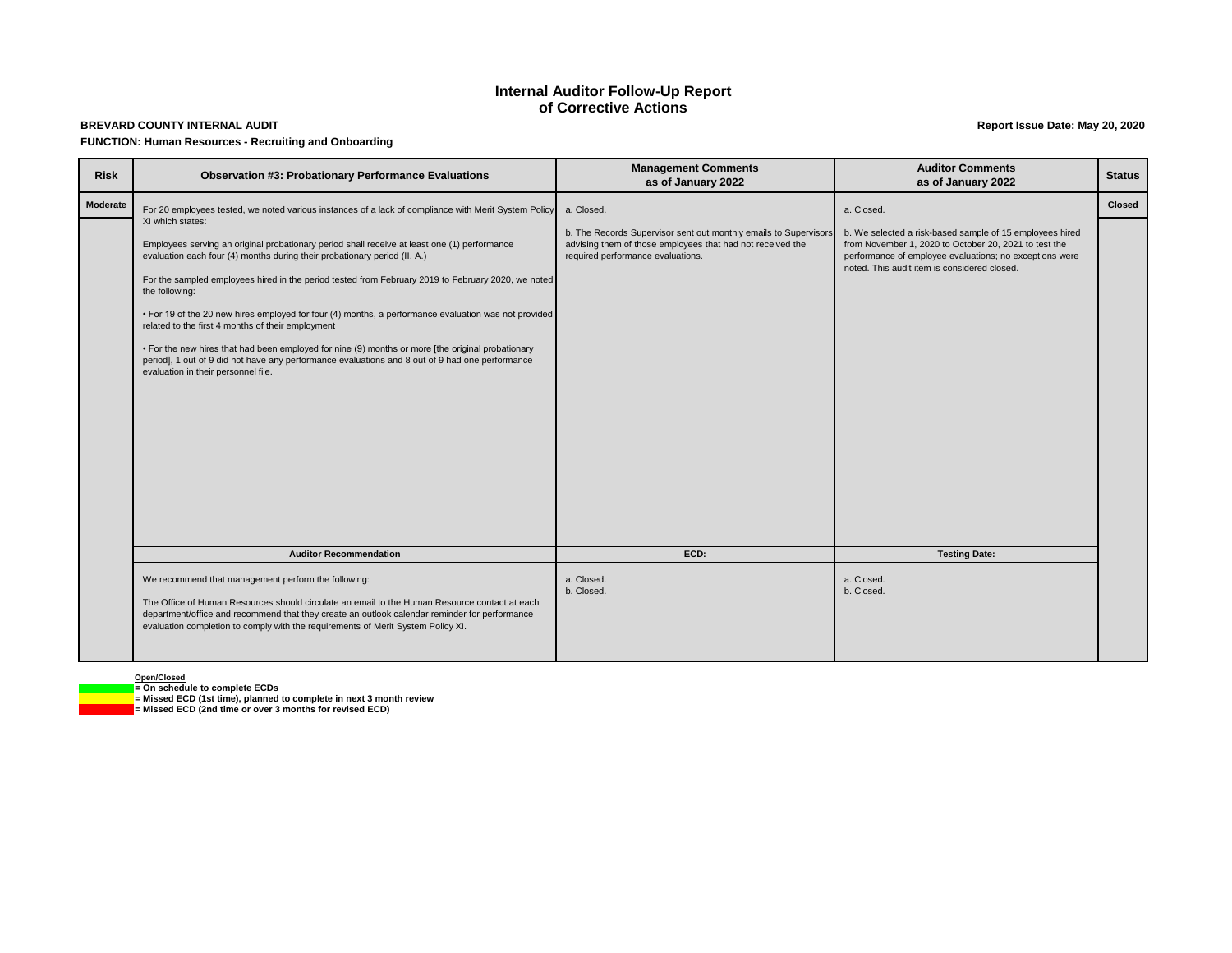#### **BREVARD COUNTY INTERNAL AUDIT FUNCTION: Library Services Turnover Audit**

### **Internal Auditor Follow-Up Report of Corrective Actions**

### **Report Issue Date: May 27, 2021**

| <b>Risk</b>     | Observation #1: Documentation of Segregation of Duties around Cash                                                                                                                                                                  | <b>Management Comments</b><br>as of January 2022                                                                                                                                       | <b>Auditor Comments</b><br>as of January 2022                                                                                                                                                                                                                                                         | <b>Status</b> |
|-----------------|-------------------------------------------------------------------------------------------------------------------------------------------------------------------------------------------------------------------------------------|----------------------------------------------------------------------------------------------------------------------------------------------------------------------------------------|-------------------------------------------------------------------------------------------------------------------------------------------------------------------------------------------------------------------------------------------------------------------------------------------------------|---------------|
| <b>Moderate</b> | During our observation, inquiry and detailed testing of the cash receipts process for the period of                                                                                                                                 | A staff training on Cash Handling Procedures was presented on                                                                                                                          | We obtained and inspected a copy of the Cash Handling                                                                                                                                                                                                                                                 |               |
|                 | March 1, 2020 through February 28, 2021, we did not identify any instances of a lack of segregation<br>of duties.<br>However, we did note that there was no consistent, uniform documented procedures in place for each<br>library. | June 28, 2021. The training was then uploaded to the Library<br>Sharepoint page so it is available for reference. The new<br>procedures were implemented after this training was held. | Procedures training deck dated June 28, 2021. We also<br>obtained and inspected a sample of cash receipts package for<br>each library location noting that the new cash handling<br>procedures and count sheet were utilized for each one without<br>exception. This audit item is considered closed. |               |
|                 | <b>Auditor Recommendation</b>                                                                                                                                                                                                       | ECD:                                                                                                                                                                                   | <b>Testing Date:</b>                                                                                                                                                                                                                                                                                  |               |
|                 | We recommend that management put in place a uniform, documented cash receipts process that<br>includes: dual counting, depositing, recording and reconciling of cash for each location.                                             | Closed.                                                                                                                                                                                | Closed.                                                                                                                                                                                                                                                                                               |               |
|                 |                                                                                                                                                                                                                                     |                                                                                                                                                                                        |                                                                                                                                                                                                                                                                                                       |               |

| <b>Auditor Comments</b><br>as of January 2022                                                                                                                                                                                                                                                         | <b>Status</b> |
|-------------------------------------------------------------------------------------------------------------------------------------------------------------------------------------------------------------------------------------------------------------------------------------------------------|---------------|
| We obtained and inspected a copy of the Cash Handling                                                                                                                                                                                                                                                 | <b>Closed</b> |
| Procedures training deck dated June 28, 2021. We also<br>obtained and inspected a sample of cash receipts package for<br>each library location noting that the new cash handling<br>procedures and count sheet were utilized for each one without<br>exception. This audit item is considered closed. |               |
| <b>Testing Date:</b>                                                                                                                                                                                                                                                                                  |               |
| Closed.                                                                                                                                                                                                                                                                                               |               |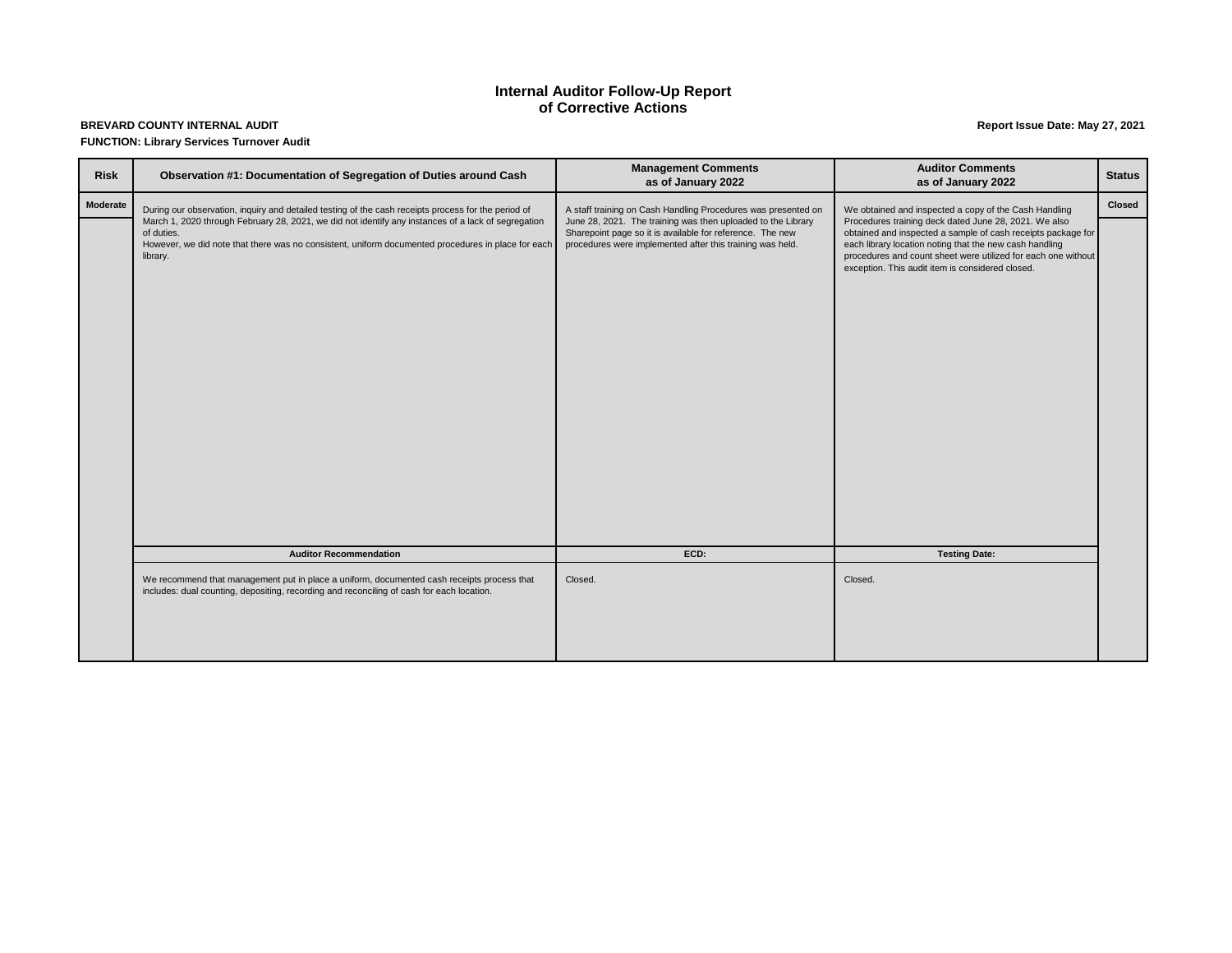#### **BREVARD COUNTY INTERNAL AUDIT FUNCTION: Library Services Turnover Audit**

### **Report Issue Date: May 27, 2021**

| <b>Auditor Comments</b><br>as of March 2022                                                                                                                                                                        | <b>Status</b> |
|--------------------------------------------------------------------------------------------------------------------------------------------------------------------------------------------------------------------|---------------|
| We performed sample testing of new hires noting that the                                                                                                                                                           | <b>Closed</b> |
| Onboarding Checklist was utilized as evidence that each new<br>hire sampled received the proper onboarding/training for their<br>respective positions in a timely manner. This audit item is<br>considered closed. |               |
| <b>Testing Date:</b>                                                                                                                                                                                               |               |
| Closed.                                                                                                                                                                                                            |               |

| <b>Risk</b>     | <b>Observation #2: Onboarding / Training</b>                                                                                                                                                                                                                                                                                                                                    | <b>Management Comments</b><br>as of March 2022                                                                                                                                                                                                               | <b>Auditor Comments</b><br>as of March 2022                                                                                                                                                                                                                                    | <b>Status</b> |
|-----------------|---------------------------------------------------------------------------------------------------------------------------------------------------------------------------------------------------------------------------------------------------------------------------------------------------------------------------------------------------------------------------------|--------------------------------------------------------------------------------------------------------------------------------------------------------------------------------------------------------------------------------------------------------------|--------------------------------------------------------------------------------------------------------------------------------------------------------------------------------------------------------------------------------------------------------------------------------|---------------|
| <b>Moderate</b> | There is no formal, documented process for the onboarding/training of new employees for their<br>particular roles and responsibilities at the libraries except for one location. This one location uses a<br>detailed, step by step "New Hire Checklist." The new hire is to review, check off the steps as<br>completed, sign, date and return to the secretary/administrator. | An Onboarding Checklist was developed and distributed to the<br>libraries on 10/27/21. A meeting to review the document with<br>Library Directors was held on 10/28/21. This form has become<br>required by the Library Services Director for all new hires. | We performed sample testing of new hires noting that the<br>Onboarding Checklist was utilized as evidence that each new<br>hire sampled received the proper onboarding/training for their<br>respective positions in a timely manner. This audit item is<br>considered closed. | <b>Closed</b> |
|                 | <b>Auditor Recommendation</b>                                                                                                                                                                                                                                                                                                                                                   | ECD:                                                                                                                                                                                                                                                         | <b>Testing Date:</b>                                                                                                                                                                                                                                                           |               |
|                 | We recommend that management utilize the "New Hire checklist" (modifying as needed) for all of the<br>libraries to document new employee onboarding/ training as evidence that each new hire receives the<br>proper onboarding /training required for their respective positions in a timely manner.                                                                            | Closed.                                                                                                                                                                                                                                                      | Closed.                                                                                                                                                                                                                                                                        |               |